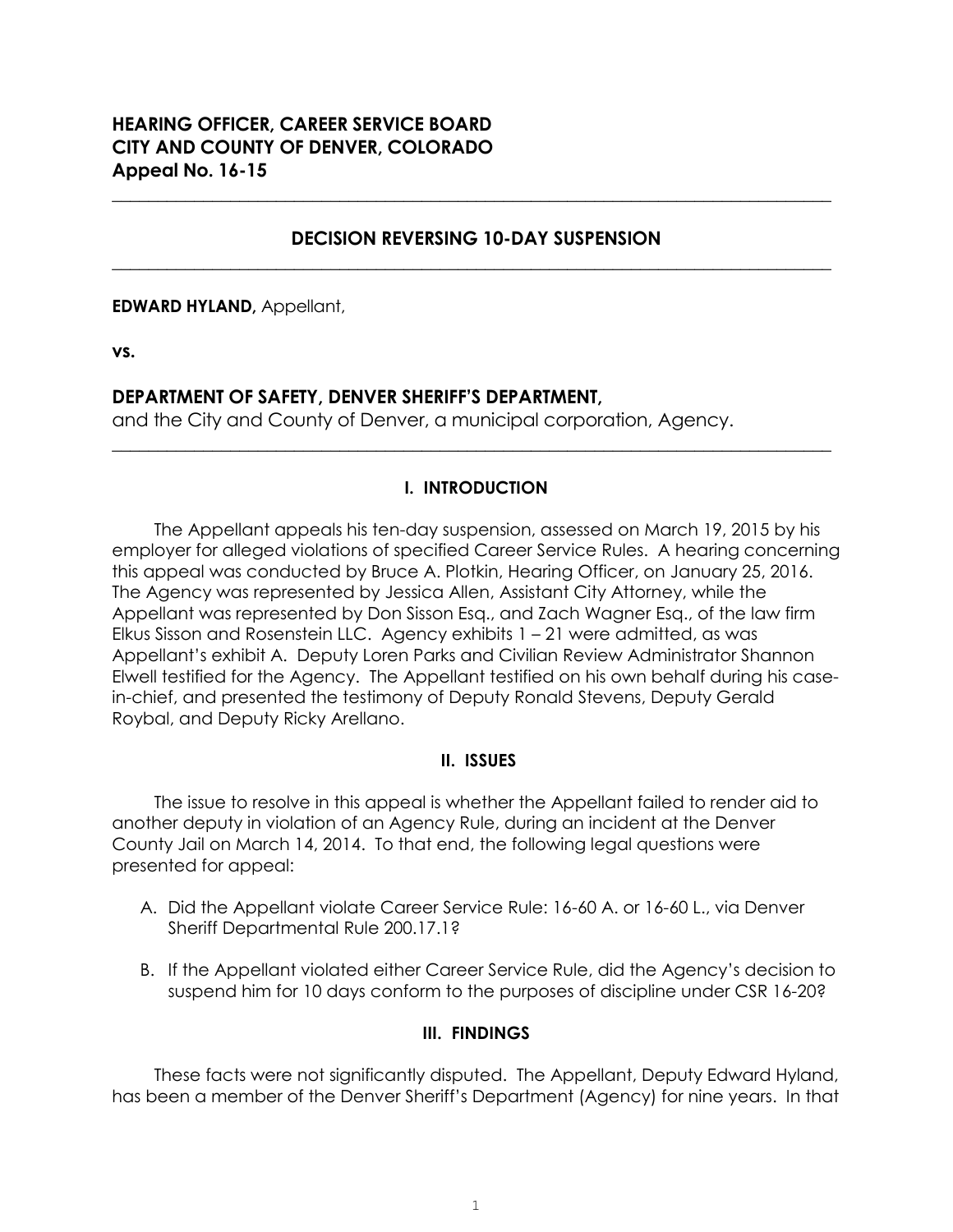capacity, his principal duties are the care and custody of inmates in the City's jails. He had never been disciplined until this case. His work performance reviews have exceeded expectations in six out of his eight years on the job. Hyland is experienced in the Agency's use of force policy and has assisted other deputies to subdue inmates who have resisted lawful orders.

On March 14, 2014, Jefferson County Deputy Loren Parks arrived at the Denver County Jail to take custody of inmate CK, based on a Jefferson County warrant. Deputy Parks is a strongly-built, six-foot, 220 pound male. CK is female, between 5'2" and 5'4," and about half of Parks' weight. CK repeatedly yelled refusals to cooperate and repeatedly pulled her arms and legs away from Parks as he attempted to handcuff her, but she did not attack Parks, and Parks was never concerned for his own safety. Parks used force to restrain CK after she repeatedly refused his order that she had to go with him to Jefferson County. He did not ask for any assistance from two nearby Denver deputies at any point. Hyland and Deputy Stevens were in the same area as Parks and CK when CK began yelling that she refused to go to Jefferson County.

The remainder of the facts that determine the outcome of this case were in dispute. For reasons specified below in the "Analysis" section, I conclude the following events occurred by a preponderance of the evidence.

At the same time CK began arguing with Parks, Hyland went around the corner to get coffee, then sat at his desk to read e-mails. He was unable to see CK and Parks from his desk, but could hear them.

When Stevens heard CK yelling her refusal to cooperate, he took away and secured two other inmates in order to avoid any potential escalation. After securing the inmates next door, Stevens returned less than 20 seconds later. He told Hyland he would call a sergeant to seek advice how to handle the situation. At that point, CK was still resisting Parks, Hyland was still behind his desk, and Stevens, also out of view of the struggle, was calling on the phone for a sergeant.

Hyland left his desk and approached the caged area where Parks was engaged with CK. As Parks and CK first came into his view, Hyland saw CK latch onto a countertop to evade being handcuffed. Hyland reached through a 12" gap in the cage and moved a set of leg shackles away from CK's hand to prevent her from accidently grabbing them from the counter and using them as a weapon. He saw Parks and CK fall to the floor. Hyland went a few steps farther to the entrance of the caged area, arriving at the same time as Deputy Roybal.

They saw CK face-down on the floor with Parks on top of her, and CK's hands handcuffed behind her back. CK was still kicking her legs like a swimmer's flutter kick. Hyland and Roybal stood by and ordered her to stop resisting, while Parks shackled her legs a few seconds later. Deputy Arrellano arrived shortly after Hyland and Roybal and saw CK fully restrained and seated against a wall.

None of the Denver deputies physically assisted Parks to gain control of CK. Both deputies who were present during the last part of the struggle – Hyland and Roybal - felt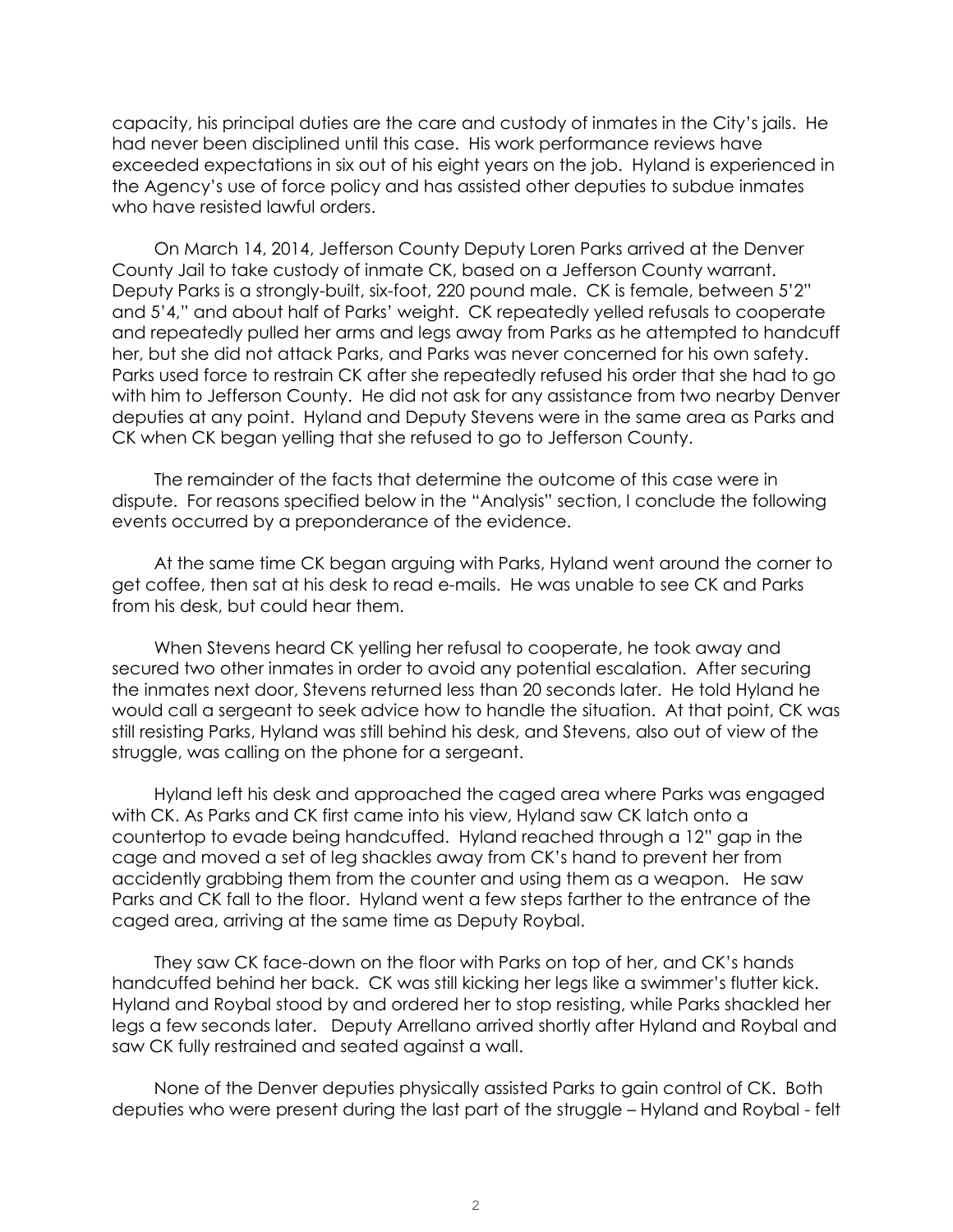Parks had CK under control from the time they arrived. The duration of the incident, from when CK first began yelling until Parks had her hands and legs in restraints, was less than one minute.

The Agency served Hyland with a notice in contemplation of discipline on January 23, 2015. A pre-disciplinary meeting was held March 4, 2015. Hyland attended with his attorney-at-law. The Agency served its notice of discipline on Hyland March 19, 2015. Hyland filed this appeal 11 days later.

## **IV. ANALYSIS**

A. Jurisdiction and Review

Jurisdiction is proper under CSR 19-10 A.1.b., as the direct appeal of a suspension. I am required to conduct a de novo review, meaning to consider all the evidence as though no previous action had been taken. Turner v. Rossmiller, 532 P.2d 751 (Colo. App. 1975).

#### B. Burden and Standard of Proof

The Agency retains the burden of persuasion, throughout the case, to prove Hyland violated one or both cited sections of the Career Service Rules, and to prove its decision to suspend Hyland was reasonable under CSR 16-20. The standard by which the Agency must prove its claims is by a preponderance of the evidence.

C. Career Service Rule Violations<sup>1</sup>

i<br>L

#### **1. CSR 16-60 A. Neglect of duties.**

To sustain a violation under CSR 16-60 A, the Agency must establish that Hyland failed to perform a known duty. In re Gomez, CSA 02-12 (5/14/12) citing In re Abbey, CSA 99-09, 6 (8/9/10). The Agency claimed Hyland breached this rule without specifying how. After citing the rule, the Agency's only "evidence" for it was the circular statement "in unreasonably failing to assist Deputy Parks with the restraint and control of inmate [CK], Deputy Hyland unreasonably failed to assist and protect Deputy Parks." Aside from citing other Agency rules elsewhere in its notice of discipline,<sup>2</sup> the Agency failed to cite any particular duty which Hyland failed to perform.

### **2. CSR 16-60 L. Failure to observe written departmental or agency regulations, policies or rules. The Agency claimed the Appellant violated the following written policies.**

<sup>1</sup> Since this appeal was filed, the Career Service Rules have been revised. Because the previous version of the rules were in effect at the time discipline was assessed, the earlier version controls here.

<sup>2</sup> It is well-established that simply citing another rule violation does not establish a separate violation under CSR 16-60 A. In re Leyba, 59-14 (7/7/15).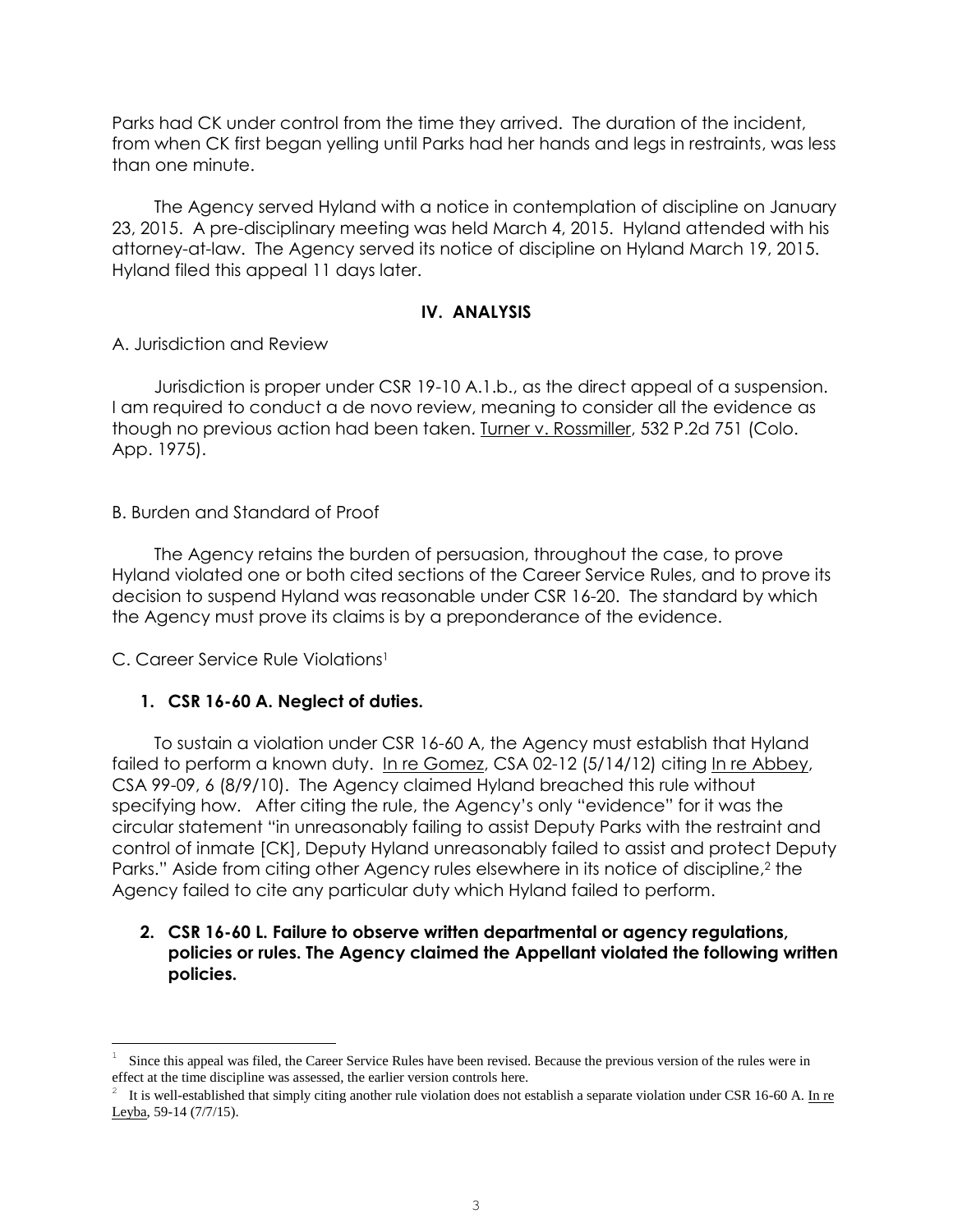#### **Denver Sheriff Departmental Rules and Regulations** [RR]

#### **RR 200.17.1 Failure to Aid and Protect Fellow Deputies – Unreasonable**

This allegation was the cornerstone of the Agency's case. No prior decision has addressed this Agency rule, and the Agency had not invoked it before this case.<sup>3</sup> Both sides agreed the term "fellow deputies" under this rule includes deputies from other jurisdictions and therefore included Parks.

The evolving confrontation between Parks and CK, beginning with argument, progressing to CK's yelling/cursing/refusal to cooperate, and ending with a physical scuffle, created an evolving application of this rule: whether, at any point, the rule required intervention by Hyland and, if so, to what degree. Neither side specified a bright line under this rule when a deputy must intervene in a confrontation or to what degree. The word "unreasonable" in the rule suggests a test I adopt here: whether, under the circumstances, it was unreasonable for Hyland not to intervene in Parks' scuffle with CK. To that end, any application of "unreasonableness" under this Agency rule must begin with Agency descriptions of the level of inmate resistance at the time, along with responsive levels of force.

As an initial matter, it seems this, or some other rule, may well have been implicated when Hyland walked away from Parks and CK. He sat down and remained out of their view to have coffee and read emails, instead of standing by in case Parks needed assistance, a real possibility, as CK was escalating her yelling, cursing, and refusal to cooperate. <sup>4</sup> However, the Agency did not connect those actions with any rule violation in its notice of discipline or at hearing, and so I decline to do so here. Instead, the Agency alleged a violation of this rule occurred only when CK physically resisted Parks and Hyland elected not to intervene physically. The first point at which the Agency alleged Hyland violated this rule was when Hyland reached through the 12" gap in the cage. According to Elwell, Hyland should have restrained CK's hand instead of moving the leg shackles away from her grasp. [See Elwell testimony]. Therefore, my analysis moves from that point forward.

Neither side presented a comprehensive view of the Agency's designation of levels of resistance; however all witnesses, including Hyland, agreed CK began with verbal resistance and progressed to active resistance by the time Hyland shackles away from CK's hand and she and Parks fell to the floor. Hyland acknowledged CK may "possibly" not have been under control at that moment. [Hyland cross-exam], but believed Parks still had overall "control of the situation." [Hyland testimony]. In either event, Hyland could not have substantially intervened physically until he entered the caged area. Elwell's objection that he should have restrained CK's hand, while reaching through a 12" gap in the cage, would not have done substantially more than what he already did – prevent CK from grabbing a potential weapon. By the time

i<br>L

<sup>&</sup>lt;sup>3</sup> Civilian Review Administrator Shannon Elwell stated to her knowledge, the Agency has never sustained a violation of 200.17.1. [Elwell cross-exam].

<sup>4</sup> Hyland claimed he did not hear CK yelling and cursing from his position, around a corner from them until late in the incident. His own drawing, those of other witnesses, and testimony that two other deputies could hear the commotion through a closed door in the adjoining hallway, farther away, belie Hyland's claim.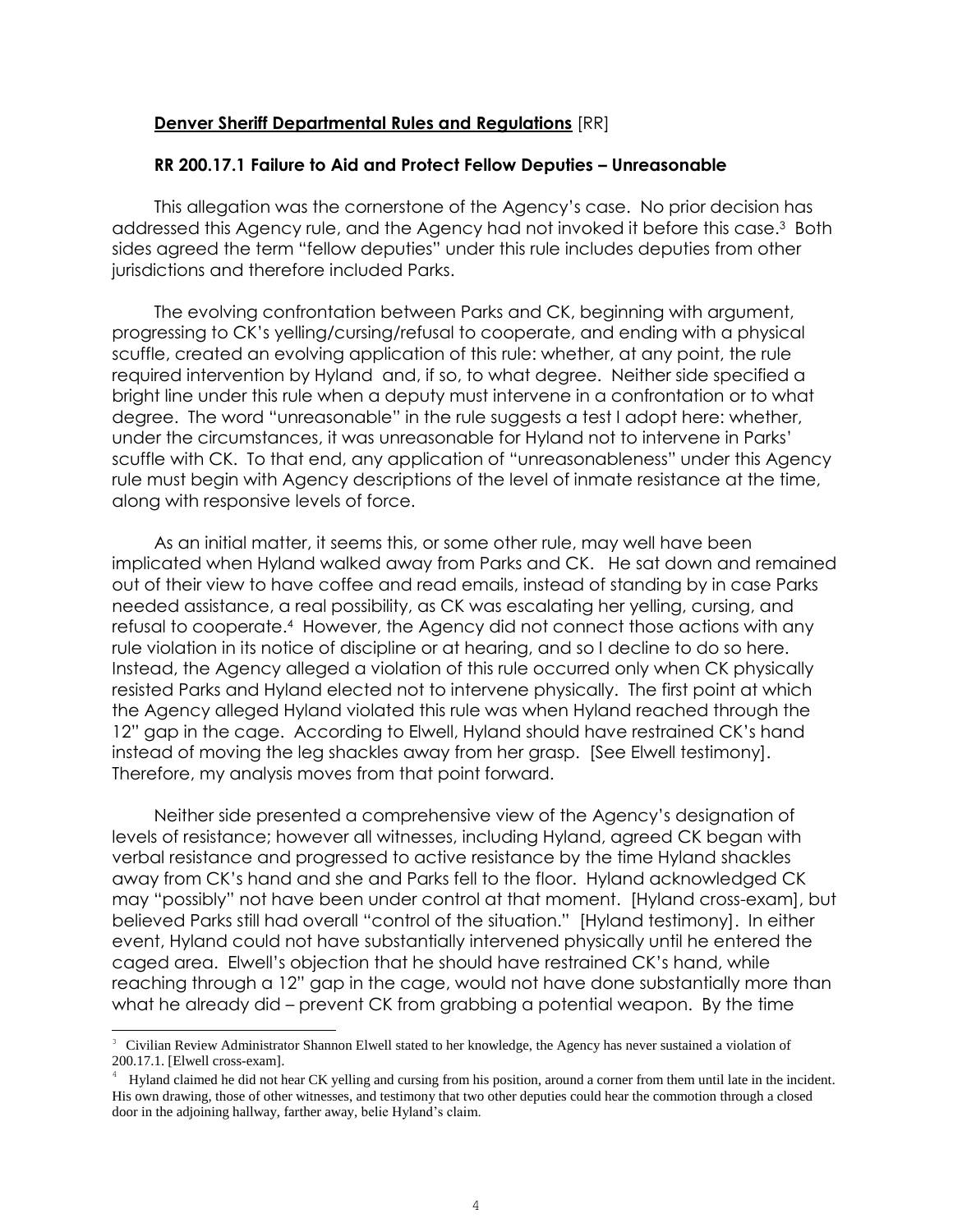Hyland and Roybal arrived in the cage it appears Parks had substantial control of CK's hands and was securing one leg.

Stevens credibly testified he applies only the degree of force necessary to achieve compliance and enters into a scuffle accordingly, while considering such factors as the respective size, sex and strength of the parties. Stevens' view of "reasonableness" under this rule is consistent with the Agency's established standards. Prior cases involving the use of force have definitively established the Agency requires its deputies to use only the amount of force necessary to accomplish compliance, and no more. *See, e.g.,* In re St. Germain, 24-14, 4 (11/7/14). While gang-tackling or piling on a resistant inmate is a reasonable option in some instances, in others, such practice can run the risk of unnecessarily injuring the inmate or other deputies, or result in an excessive use of force.

The decision-maker in this case, Civilian Review Administrator Shannon Elwell testified without rebuttal that the level of inmate resistance determines the level of force; however she did not address the Agency's classification of levels of resistance, and it did not appear elsewhere in the evidence. Without comparing Hyland's level of response to CK's level of resistance pursuant to the Agency's designations, <sup>5</sup> Elwell's assessment that Hyland's response was inappropriate was subjective.

With regard to the degree of force appropriate to that undefined resistance, Elwell testified the first level of force is command presence, which does not include not touching. The second level of force is verbal commands, which also does not involve touching. The third level of force is compliance or control holds, which is physical touching. The highest level of force is the use of deadly force. [Elwell testimony].

Elwell acknowledged Hyland responded to the incident, that he used his command presence in accordance with the first level of use of force, and issued verbal commands to the inmate, in accordance with the second level of the use of force. She acknowledged those responses by Hyland could be considered rendering aid and assistance under this RR 200.17.1. [Elwell cross-exam].

Parks was the only witness to testify Hyland should have jumped in to help. He stated Hyland should have helped him as a reasonable person observing a struggle, regardless of any particular rule. Parks acknowledged he did not ask for assistance but explained, unpersuasively, that he did not ask because he was occupied with trying to control CK.<sup>6</sup> He estimated he scuffled with CK for 2-3 minutes (in her notice of discipline, Elwell wrote the interaction lasted 3-5 minutes), that she was difficult to control, and that every scuffle is potentially dangerous. Parks believes every hands-on scuffle should cause other deputies to jump in to assist. He said he does not consider such factors as size, weight or gender, but jumps in any time another deputy "goes hands on"

i<br>L

<sup>&</sup>lt;sup>5</sup> While the Agency has described levels of resistance in previous cases, In re St. Germain, 24-14 (11/7/14); In re Valerio, 22-14 (9/2/14), that information was not evidence in this case, and it would be inappropriate to have taken administrative notice of that information since it is unknown if such designation is the current standard.

<sup>6</sup> Parks stated he never felt threatened, yet had difficulty controlling CK, despite the testimony of the three Denver deputies, and provided no convincing reason why he was unable to utter "how about some help?" or "grab a leg" while Hyland was standing next to him.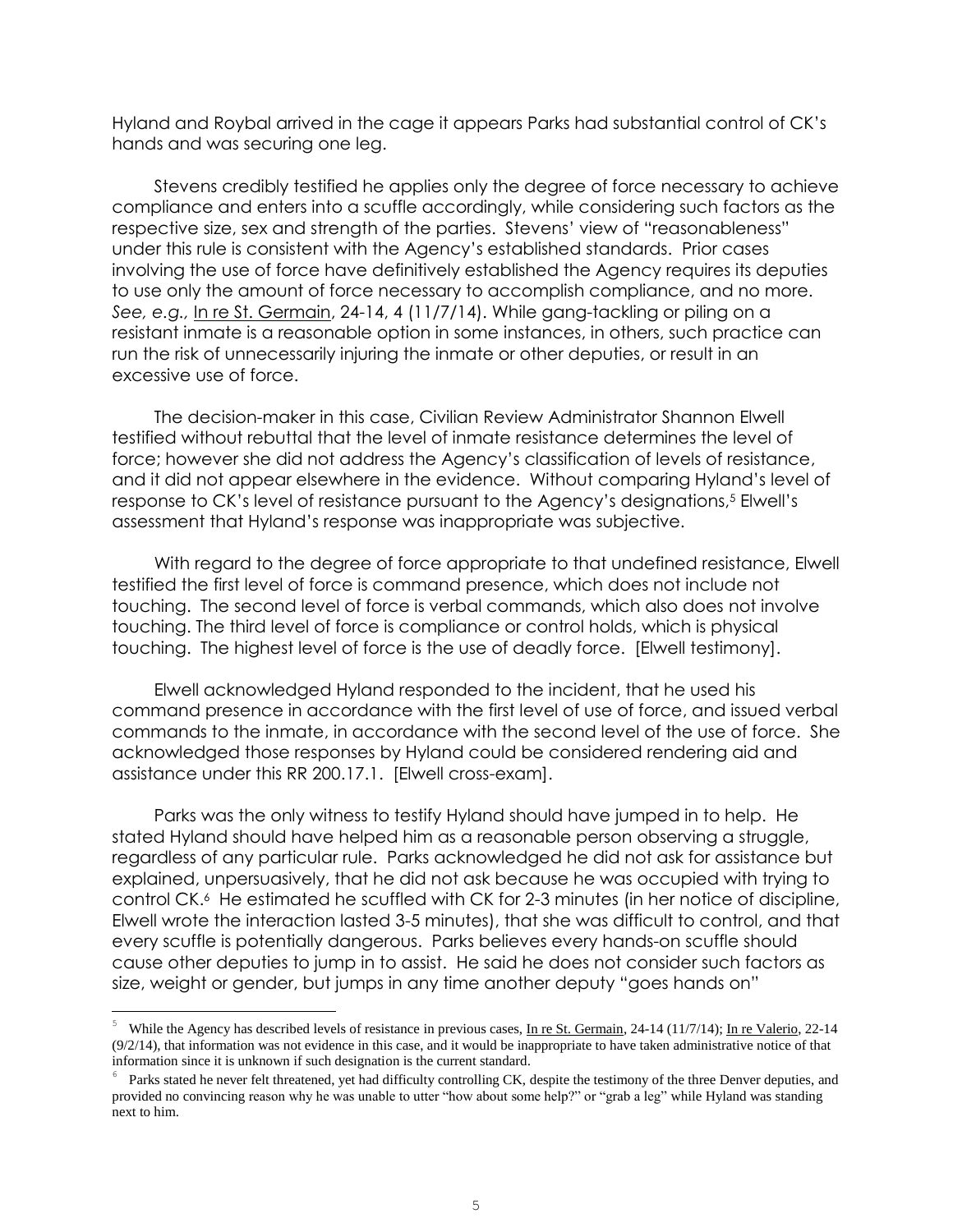regardless of such factors, so he was "shocked and surprised" Hyland did not assist him. [Parks testimony]. He stated it required a substantial and sustained effort to control CK. The three Denver deputies who observed some or all of that scuffle disagreed with Parks. Hyland and Roybal stated Parks did not use a lot of effort to control CK.

Three Denver deputies – Hyland, Roybal, and Arrellano felt Parks was sufficiently in control of CK that he did not need help.The two independent witnesses, Roybal and Arrellano, estimated Parks struggled with CK for less than one minute and did not need their assistance. However, they arrived only after Parks had at least partially secured CK.

Parks is literally twice CK's weight, strongly built, and at least 8" taller than CK who is a small woman. Parks did not ask for assistance, and never felt in danger. The entire struggle with CK lasted 45 seconds to one minute. Parks acknowledged he was unfamiliar with the rules and regulations of the Denver Sheriff's Department pertaining to assistance of other deputies, but believed, contrary to Agency policy, that other deputies should always jump in to any physical scuffle, regardless of circumstances.

Stevens was not present for the physical struggle between Parks and CK as he had escorted two inmates out; however I credit his opinion, having been involved in 30-40 use or potential use of force cases with inmates, that over-reacting to a struggle by involving more deputies than necessary can be as harmful as failing to react. [Stevens testimony]. That testimony was consistent with Hyland's view that his intervention was unnecessary under the circumstances. Stevens credibly testified deputies are taught to assist if another officer is in danger or if there is a fight. He also inferred, consistent with Hyland's claim, that Parks should not have engaged CK physically without another officer. "You don't jump in alone." [Stevens testimony]. Stevens believed that, because of their evident disparate size and strength, Parks should have been able to handle CK without assistance. He stated it is not necessary for another deputy to assist if the inmate is under control, which, to him, includes mild resistance. [*Id*].

In contrast to Parks' claim that Hyland should have jumped in, Hyland stated Parks' going "hands-on" was an over-reaction to the level of threat posed by CK. Hyland testified physical force was unnecessary at the point Parks used it, so that if he intervened he could have been assisting in excessive use of force. Hyland also stated he would have continued to try to convince CK to cooperate instead of manhandling her. [Stevens testimony]. Parks' credibility was no more persuasive than that of Hyland.

Roybal, Hyland and Arrellano entered the cage when Parks already had substantial physical control of CK. Roybal stated if a deputy is in an "altercation" with an inmate, an observing deputy should always become involved physically. Roybal did not define "altercation," but from Stevens' testimony, "altercation" to an Agency deputy appears to mean a physical fight, rather than the common meaning of an argument. To the extent CK was resisting but not fighting with Parks, they were not in an "altercation," thus I take Roybal's comment as a hypothetical rather than a criticism of Hyland's inaction. Moreover, Roybal described Parks and CK as "a very large man on a small framed woman." He said that when he arrived, he took a position toward CK's head while Hyland took a position toward CK's feet, and they both issued commands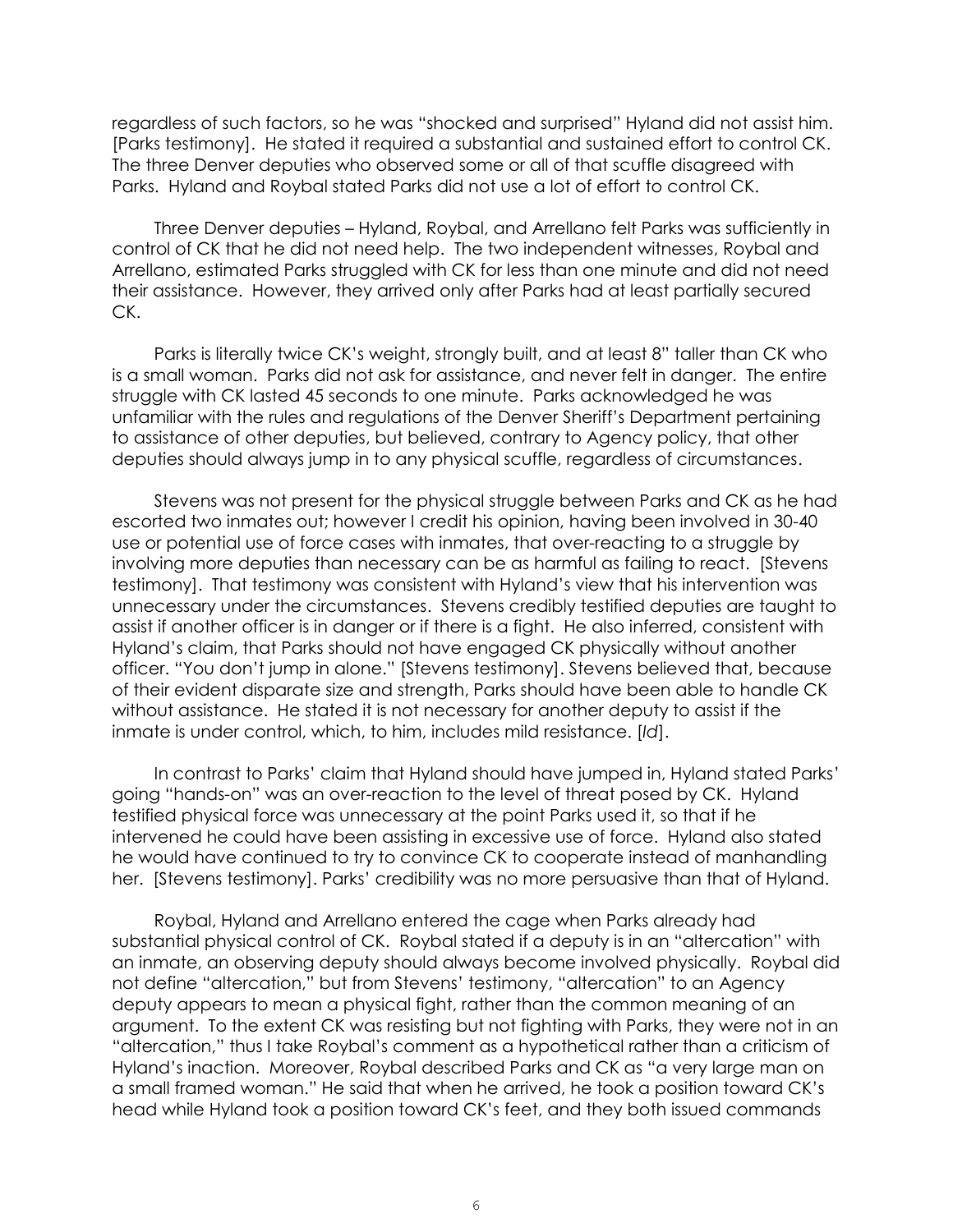for CK to stop resisting. He believed that there was no need to intervene physically at that point because she was under control, and intervention would have been excessive force. Ironically, Roybal stated that a physically-resistant inmate is not under control unless she is fully handcuffed - and CK was not fully handcuffed, and still turning, which he explained was resisting - while he stood by with Hyland while Parks finished handcuffing CK. I take this last statement akin to "substantial compliance" with bringing an inmate under control.

Arellano has used force over 15 times. In instances when another deputy was engaged in the use of force with an inmate, he has intervened physically and not at other times, depending on the situation. He said deputies are trained that use of force is left to the deputy's discretion. For him, the key is "whether the deputy has the situation under control." When Arellano first saw Parks through the window of the next room, he had one handcuff on CK and was placing the second on her other hand. When he arrived, 6-9 seconds later, she was fully hand and leg-cuffed, sitting against a wall. He stated for some deputies, having control of an inmate is having them on the ground, while for others control is not obtained until both wrist and leg restraints are applied. Arellano testified deputies are taught to assist another deputy if an inmate is resisting arrest, but it depends on the situation. He believed CK was actively resisting when he saw her through the window next door. Arellano, a 25-year veteran of the Agency, testified credibly that there is no rule when to "jump in." Rather each situation determines the degree of intervention. [Arrellano testimony].

In the absence of an Agency directive which removes officers' discretion by requiring hands-on assistance in every instance of inmate resistance, this rule requires physical intervention to aid another deputy when a reasonable deputy would do so under the circumstances. Parks' alleged need for assistance, despite not asking for any, was not more persuasive than the three Denver deputies who found Parks had CK under control at all times they observed them.

Hyland intervened to the extent of removing CK's hand from a potential weapon, using command presence, and issuing commands for her to stop resisting. His testimony at hearing, that Parks had sufficient control of CK not to need assistance, was consistent with his previous statements to Internal Affairs.

Elwell's perception that Hyland should have gone "hands on" was necessarily based on her acceptance of Parks' statements and rejection of those of Hyland, whereas I find neither more credible than the other. Her statements also infer only Hyland, Parks and CK were in the cage while Parks struggled mightily with CK and Hyland stood by, idle. However, the preponderant evidence establishes Roybal arrived in the cage at the same time as Hyland and both ordered CK to stop resisting, as Parks, who already had handcuffs on CK, finished restraining her legs. There was no evidence Roybal was disciplined for his inaction. Under these particular circumstances, Hyland did not unreasonably fail to assist another deputy in violation of RR 200.17.1, and therefore I find the Agency failed to prove Hyland violated CSR 16-60 L. by a preponderance of the evidence.